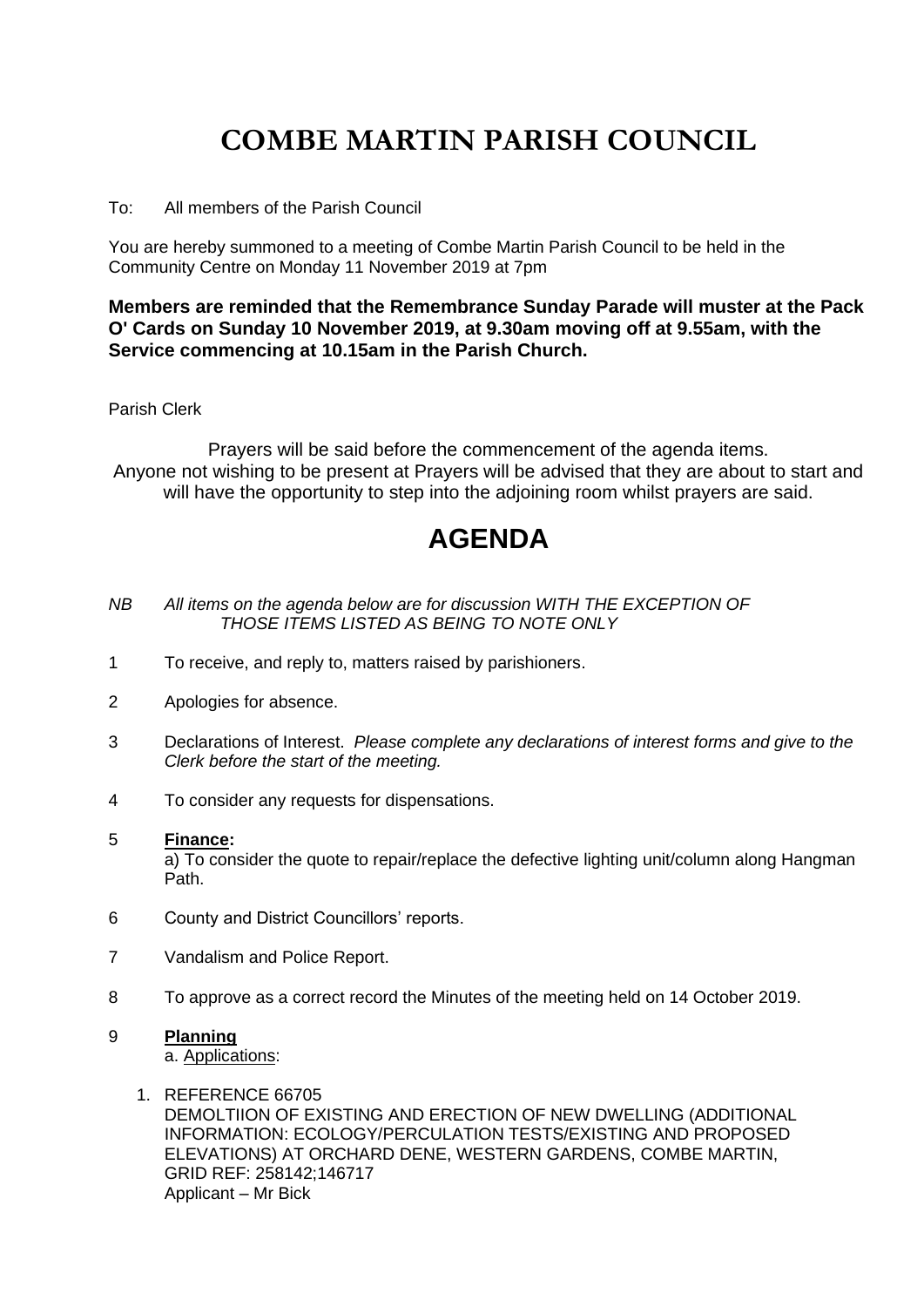- 2. REFERENCE 70617 EXTENSION TO DWELLING AND GARAGE TOGETHER WITH CREATION OF WORKSHOP/HOBBY ROOM IN GARDEN AT VALLETTA 5 SUNNYSIDE COMBE MARTIN GRID REF:258773;146420 Applicant – Mr Ian Johnstone
- 3. REFERENCE 70696 ERECTION OF CONVENIENCE STORE (WITH ATM AND ASSOCIATED PLANT AND MACHINERY) AND DIVERSION /RE-ALIGNMENT OF ROAD AT HANSON GARAGE CASTLE STREET COMBE MARTIN GRID REF:258904;146122 Applicant – Landmark Estates
- 4. REFERENCE 70718 APPLICATION TO CORRECT ERRORS IN CONSENT 66617 AND 65/50/16/001 (EXMOOR NATIONAL PARK) REINSTATEMENT OF RAILWAY LINE – CREATION OF BRIDGE AND CUTTING PREVIOUSLY REMOVED AT OLD STATION HOUSE INN, KENTISBURY BARNSTAPLE GRID REF:264656;143159 Applicant – Lynton and Barnstaple Railway Trust
- 5. REFERENCE 70291 INSTALLATION OF AN 18 PANEL/6KW GROUND MOUNTED SOLAR PV SYSTEM (AMENDED PLANS AND DOCUMENTS) AT BLUE BAY HIGHER REWS CLOSE COMBE MARTIN FOOTPATH 33 COMBE MARTIN GRID REF: 257899;147335 Applicant – Mr John Webber

Any planning applications received after preparation of the agenda.

### b. **Planning Decisions**

Application Nos:

- 1. 70265
- 2. 70325

### c . **Planning Correspondence**

### d) **Planning Appeals**

1. APP/X1118/C/19/3231836 **AND** 3231837 Appellants name – Mr Roger Turner and Mrs S Turner

### 10 Reports by Representatives to Outside Bodies, if any

### 11 **Correspondence**:

- 1. Combe Martin Football Club letter of thanks
- 2. Parishioner Corner Lane
- 3. Parishioner request to site a bus shelter on Adams Hay

*Any correspondence received after the agenda*

## 12 **To confirm proposed dates for future meetings**

Parish Council Meeting – Monday 9 December 2019 at 7pm at the Community Centre.

### 13 **Parks and Open Spaces**

- 13.1 Hollands Park
- 13.2 Update on Council work store.
- 13.3 Preliminary report on FA inspection of the football pitch.